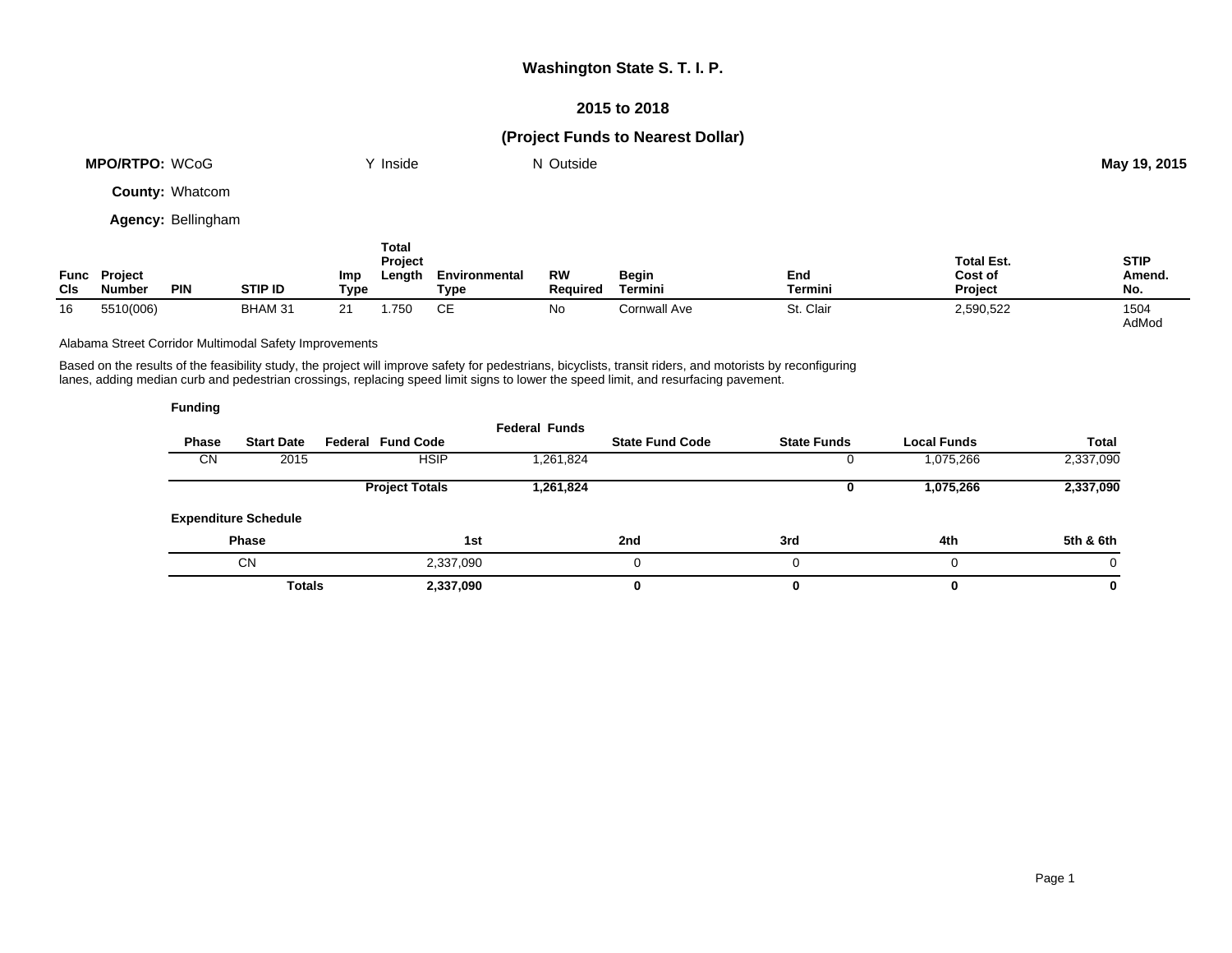### **2015 to 2018**

# **(Project Funds to Nearest Dollar)**

| <b>MPO/RTPO: WCoG</b>  | ∨ Inside | N Outside | March 12, 2015 |
|------------------------|----------|-----------|----------------|
| <b>County: Whatcom</b> |          |           |                |
| <b>Agency: Lynden</b>  |          |           |                |
|                        | Total    |           |                |

|             |                                 |            |                |             | Project           |                       |                |                  |                     | Total Est.                | <b>STIP</b>   |
|-------------|---------------------------------|------------|----------------|-------------|-------------------|-----------------------|----------------|------------------|---------------------|---------------------------|---------------|
| Func<br>Cls | <b>Project</b><br><b>Number</b> | <b>PIN</b> | <b>STIP ID</b> | Imp<br>Tvpe | ∟ength            | Environmental<br>Type | RW<br>Reauireo | Begin<br>Termini | End<br>Termini      | Cost of<br><b>Project</b> | Amend.<br>No. |
| 00          | 0710(004)                       |            | <b>LYNDEN5</b> |             | 0.43 <sup>c</sup> | ~-                    | Yes            | . ت 14th         | <sup>1</sup> 7th St | 598,739                   | 1503          |

Jim Kaemingk Sr. Trail Extension

The project includes shared use path, sidewalk, curb, gutter, planter strip, speed feedback signs with flashing beacons, and educational materials and events.

|                             |                           | <b>Federal Funds</b>                                     |                                                         |                        |                    |                              |
|-----------------------------|---------------------------|----------------------------------------------------------|---------------------------------------------------------|------------------------|--------------------|------------------------------|
|                             |                           |                                                          |                                                         |                        |                    | Total                        |
|                             |                           |                                                          |                                                         | 0                      |                    | 75,144                       |
| 2015                        | <b>SRTS</b>               | 50,000                                                   |                                                         | 0                      | 7,803              | 57,803                       |
| 2015                        | TAP(US)                   | 271,610                                                  |                                                         | 0                      | 42,390             | 314,000                      |
| 2015                        | <b>SRTS</b>               | 131,300                                                  |                                                         | 0                      | 20,492             | 151,792                      |
|                             | <b>Project Totals</b>     | 517,910                                                  |                                                         | 0                      | 80,829             | 598,739                      |
| <b>Expenditure Schedule</b> |                           |                                                          |                                                         |                        |                    |                              |
| Phase                       |                           |                                                          | 2nd                                                     | 3rd                    | 4th                | 5th & 6th                    |
| <b>PE</b>                   |                           |                                                          | 0                                                       | 0                      | $\mathbf 0$        | 0                            |
| <b>RW</b>                   |                           |                                                          | 0                                                       | 0                      | 0                  | 0                            |
| <b>CN</b>                   |                           |                                                          | 0                                                       | 0                      | 0                  | 0                            |
|                             |                           |                                                          | 0                                                       | 0                      | 0                  | 0                            |
|                             | <b>Start Date</b><br>2015 | <b>Federal Fund Code</b><br><b>SRTS</b><br><b>Totals</b> | 65,000<br>1st<br>65,000<br>50,000<br>445,300<br>560,300 | <b>State Fund Code</b> | <b>State Funds</b> | <b>Local Funds</b><br>10,144 |

|                                 | <b>Federal Funds</b> |                    |             |              |
|---------------------------------|----------------------|--------------------|-------------|--------------|
|                                 |                      | <b>State Funds</b> | Local Funds | <b>Total</b> |
| <b>Agency Totals for Lynden</b> | 517,910              |                    | 80,829      | 598,739      |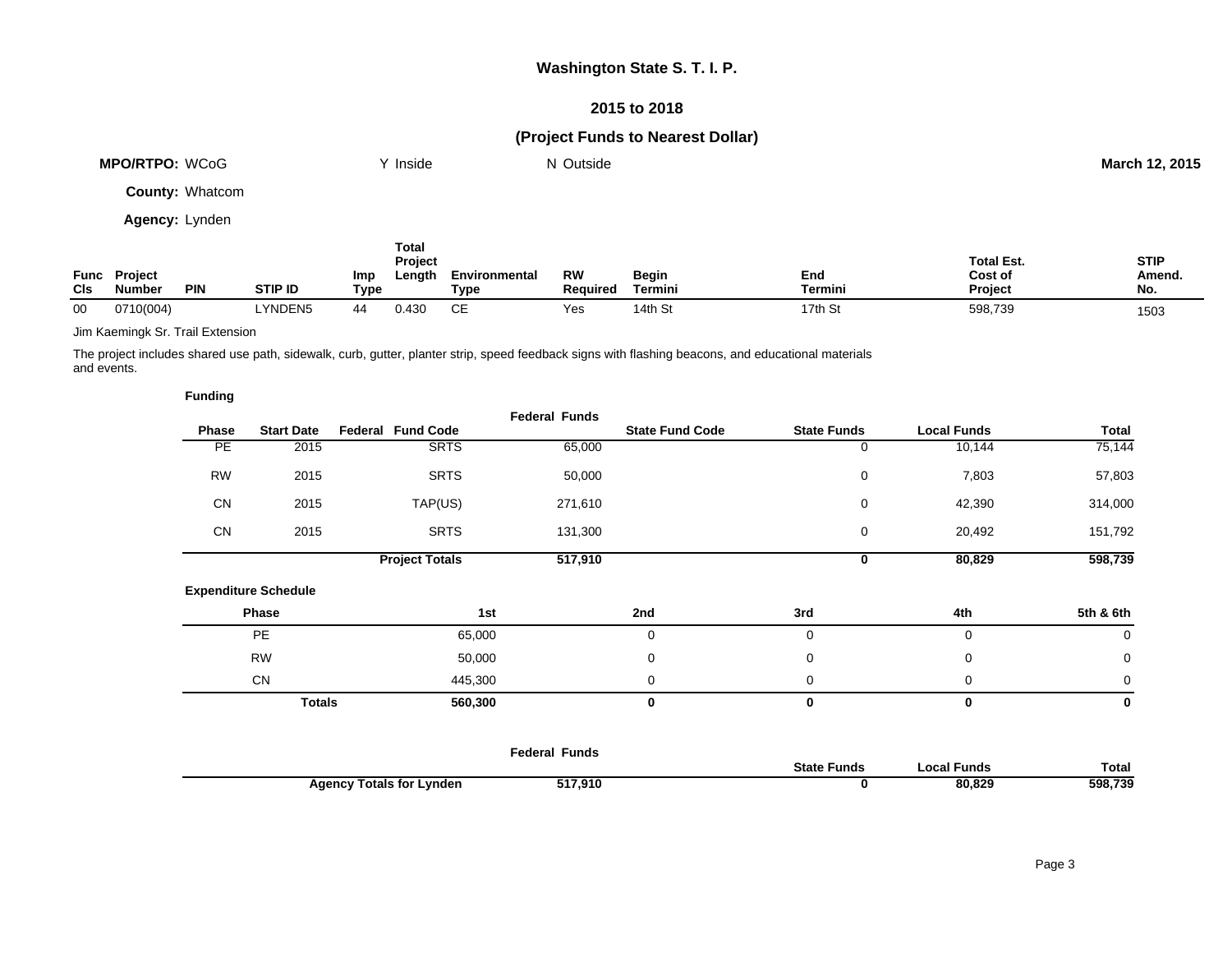#### **2015 to 2018**

# **(Project Funds to Nearest Dollar)**

| <b>MPO/RTPO: WCoG</b>  | Y Inside | N Outside | May 19, 2015 |
|------------------------|----------|-----------|--------------|
| <b>County: Whatcom</b> |          |           |              |
| Agency: Lynden         |          |           |              |

| Func<br><b>CIs</b> | <b>Project</b><br><b>Number</b> | <b>PIN</b> | <b>STIP ID</b> | Imp<br>Type | Total<br>Project<br>Length | Environmental<br>Туре | <b>RW</b><br><b>Reauired</b> | <b>Begin</b><br>Termini | End<br>Termini | <b>Total Est.</b><br>Cost of<br><b>Project</b> | <b>STIP</b><br>Amend.<br>No. |
|--------------------|---------------------------------|------------|----------------|-------------|----------------------------|-----------------------|------------------------------|-------------------------|----------------|------------------------------------------------|------------------------------|
| 16                 | 8162(001)                       |            | LYNDEN 13      | 01          | 0.300                      | СE                    | Yes                          | 7th Street              | Hannegan Road  | 1,874,652                                      | 1504<br>AdMod                |

Riverview Road Gap Elimination

**Funding**

New arterial road construction providing southeastern access to downtown Lynden and Historic Business District.

| Phase           | <b>Start Date</b>           | <b>Fund Code</b><br>Federal | <b>Federal Funds</b> | <b>State Fund Code</b> | <b>State Funds</b> | <b>Local Funds</b> | <b>Total</b> |
|-----------------|-----------------------------|-----------------------------|----------------------|------------------------|--------------------|--------------------|--------------|
| $\overline{RW}$ | 2016                        | STP(US)                     | 86,500               |                        |                    | 13,500             | 100,000      |
| <b>CN</b>       | 2016                        | STP(US)                     | 1,076,315            |                        | 0                  | 507,785            | 1,584,100    |
|                 |                             | <b>Project Totals</b>       | 1,162,815            |                        |                    | 521,285            | 1,684,100    |
|                 | <b>Expenditure Schedule</b> |                             |                      |                        |                    |                    |              |
|                 | <b>Phase</b>                |                             | 1st                  | 2nd                    | 3rd                | 4th                | 5th & 6th    |
|                 | <b>RW</b>                   |                             | $\mathbf 0$          | 100,000                | 0                  | 0                  | 0            |
|                 | <b>CN</b>                   |                             | $\mathbf 0$          | 1,584,100              | $\Omega$           | $\mathbf 0$        | 0            |
|                 | <b>Totals</b>               |                             | 0                    | 1,684,100              |                    | 0                  | 0            |